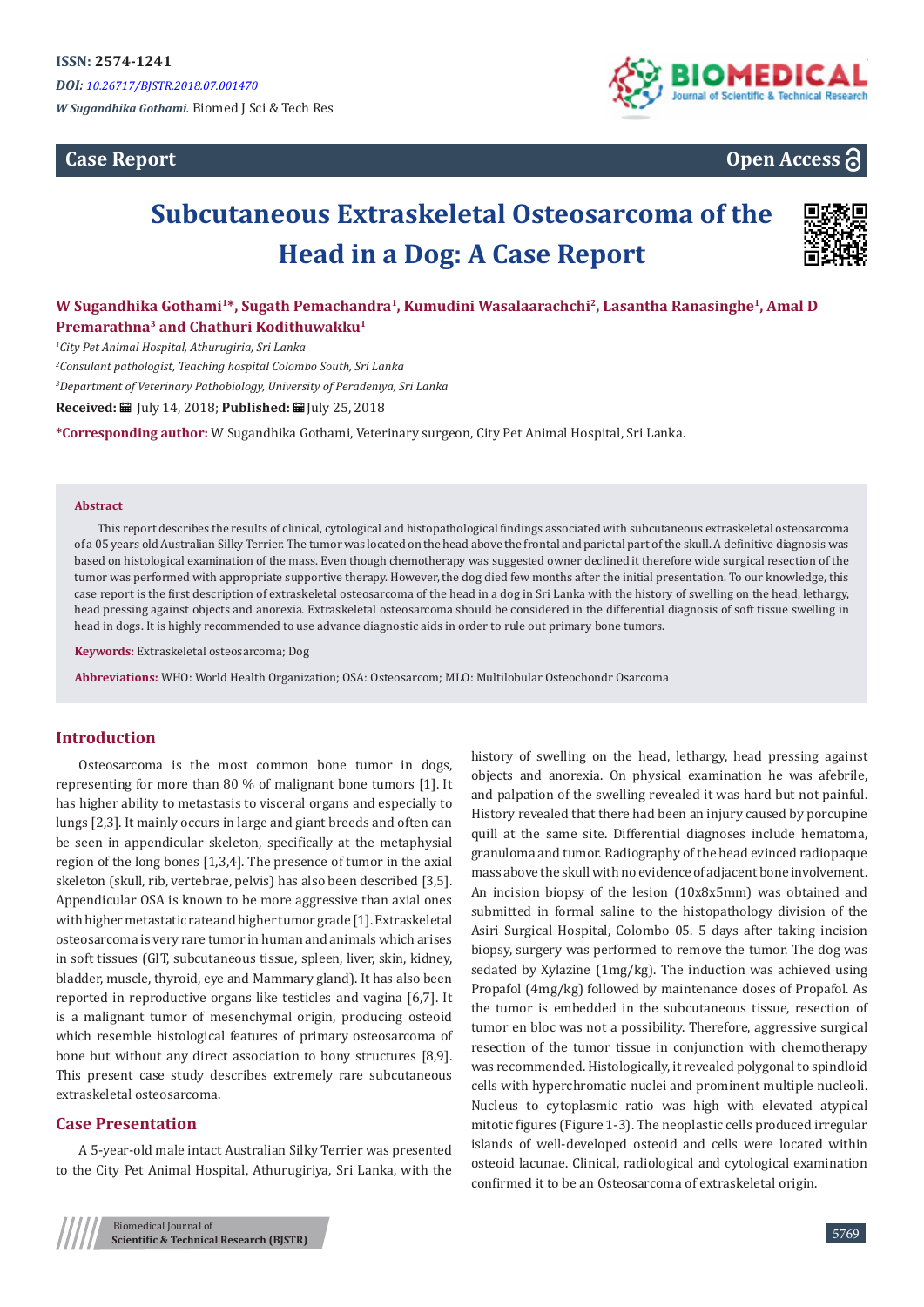

**Figure 1:** Radiograph of the head showing calcified mass above the skull.



Figure 2: Pleomorphic cell cluster with multiple nuclei and nucleoli. The Cytoplasm was basophilic and contain vacuoles. Leishman Staining.



**Figure 3:** Irregularly arranged round to oval neoplastic cells are enclosed in osteoid matrix.

1-2 prominent nucleoli and atypical mitotic figures can be seen. H &E staining.

#### **Discussion and Conclusion**

Surgical management is the first method of treatment and it is often the preferable method as it increases survival rate, brings pain relief and importantly delays euthanasia [3]. In this case complete surgical removal was not a possibility therefore, wide surgical resection of the tumor with adjuvant chemotherapy

was recommended. But owner declined giving chemotherapy and requested for surgical resection of the tumor. In these types of cases where surgical removal is difficult because of the location of the tumor, local recurrence is a common possibility [10]. Postoperative management was done with appropriate antibiotics and supportive therapy. Signs like head pressing were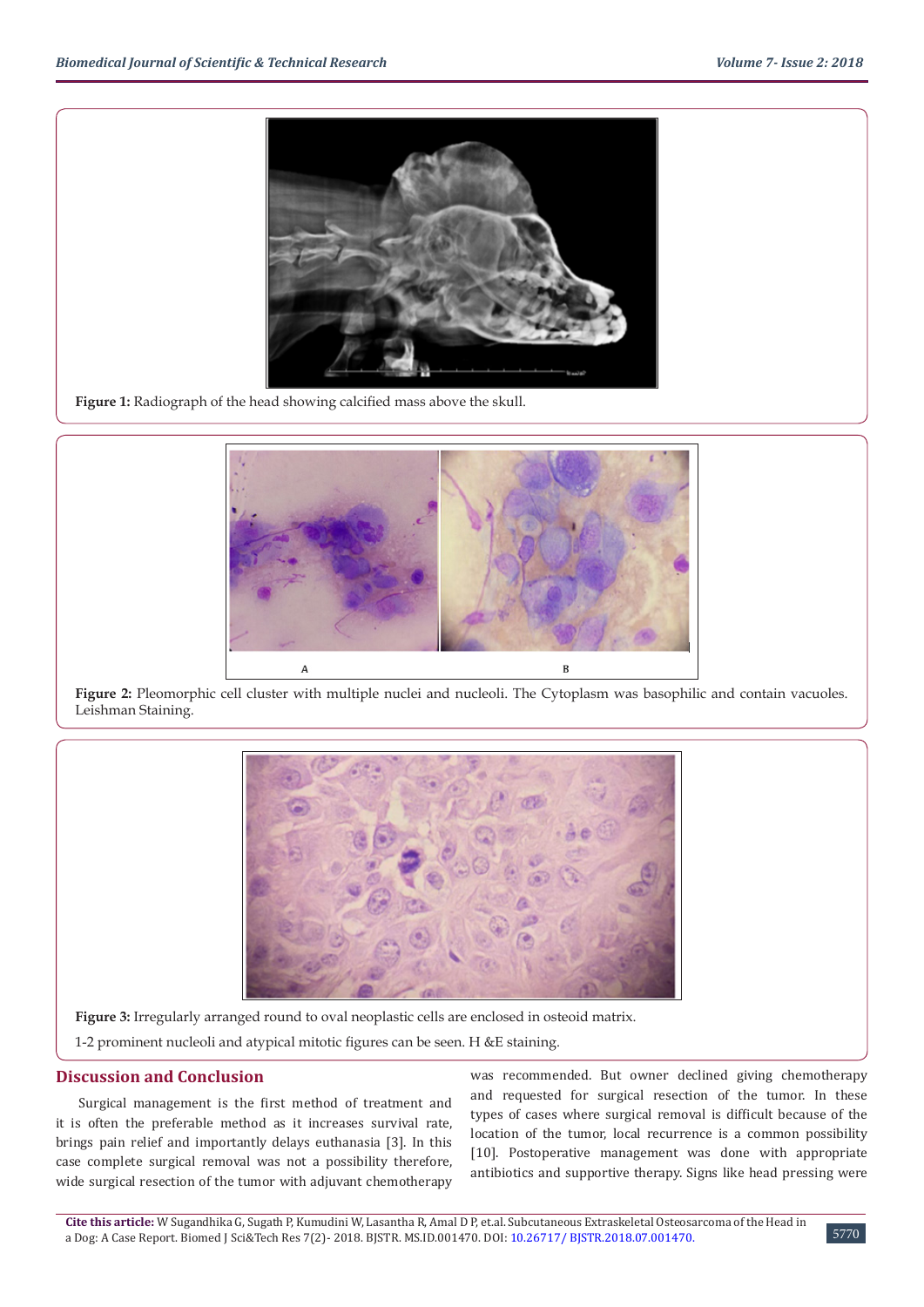gradually reduced and appetite was improved. As owner did not want to start chemotherapy, patient was managed alone with antibiotics, analgesics and supportive therapy. However, patient died few months later since the initial presentation. Treatment of osteosarcoma includes surgery, radiotherapy and chemotherapy. Commonly used chemotherapeutic agents are carboplatin, cisplatin, and doxorubicin. In order to increase the effectiveness of chemotherapy two cytostatic drugs can be given in alternative schedule [3]. Osteosarcomas, according to the WHO classification, are classified on the basis of their localization either in skeletal or extraskeletal tissue [5].

This case illustrates an extraskeletal osteosarcoma originated in the subcutaneous tissue of the head in a dog providing the fact that osteosarcoma can be present in various forms in various locations. Therefore, it should be considered in the differential diagnosis of other primitive mesenchymal tumors of the subcutaneous tissue. It is highly recommended to use advance diagnostic tests to rule out primary bone tumors and tumors arise from the periosteum of the bones like Multilobular Osteochondrosarcoma (MLO) which is a common tumor known to be developed in the skull. Radiographically, MLO can be differentiated from Extraskeletal Osteosarcoma as it has characteristic lobulated appearance which is known as "Pocorn" appearance with evident lysis of bone [10]. Histologically, MLO can be identified by the presence of multiple lobules containing osteoid or cartilage in the center that were separated by thick fibrous septae [11,12]. The etiopathogenesis of this tumor is still unclear even in human medicine, where it has been identified in tissues previously treated with radiotherapy for other types of neoplasms. This has been described as radiationinduced extraskeletal osteosarcoma, and it usually develops within 4 years after a high dose of radiation [5].

Traumatic lesions have also been hypothesized to be involved in the pathogenesis of extraskeletal osteosarcoma. There are previously described cases in which extraskeletal osteosarcoma had been developed secondarily to subcutaneous injections and retained surgical sponge [13,14]. Especially in cats, vaccineassociated, surgical site related and trauma induced osteosarcoma had been reported [15,16]. These unusual tumors presumed to be originated from undifferentiated mechenchymal cells with Osteogenic potential which are commonly known as inducible osteogenic precursor cells (IOPCs) [16]. Chronic inflammation characterized by release of multiple cytokines, makes a favorable environment for malignant transformation of these primitive mecencymal cells [16]. Interestingly, in this case, history revealed an injury caused by a porcupine quill at the same location where tumor had been developed. However, further *in-vitro* and *invivo* studies regarding extraskeletal Osteosarcoma in the field of veterinary medicine are needed. Extraskeletal osteosarcoma is associated with a poor prognosis with high rates of metastasis. The purpose of this report was to describe a rare presentation of Extraskeletal osteosarcoma occurring at a site of prior injury in a dog.

#### **Acknowledgement**

The authors wish to thank staff of City Pet Animal Hospital, 137/1, Kaduwela Road, Athurugiria, Sri Lanka.

#### **References**

- 1. [Aguadoa XE, Goyenvallea E, Guintard A \(2014\) case of polyostotic](https://www.ncbi.nlm.nih.gov/pubmed/24993506) [osteosarcoma with kidney metastases in a dog. Histopathology and](https://www.ncbi.nlm.nih.gov/pubmed/24993506) [microcomputed tomographic analysis: Morphologie 98\(323\): 187-192.](https://www.ncbi.nlm.nih.gov/pubmed/24993506)
- 2. [Sternberg RA, Pondenis HC, Yang X, Mitchell MA, O Brien RT, et al. \(2013\)](https://www.ncbi.nlm.nih.gov/pubmed/23734720) [Association between Absolute Tumor Burden and Serum Bone-Specific](https://www.ncbi.nlm.nih.gov/pubmed/23734720) [Alkaline Phosphatase in Canine Appendicular Osteosarcoma Journal of](https://www.ncbi.nlm.nih.gov/pubmed/23734720) [Veterinary Internal medicine 4\(27\): 955-963.](https://www.ncbi.nlm.nih.gov/pubmed/23734720)
- 3. [Szewczyk M, Lechowski R, Zabielska K \(2015\) What do we know](https://www.ncbi.nlm.nih.gov/pmc/articles/PMC4330401/) [about canine osteosarcoma treatment? – Review. Veterinary Research](https://www.ncbi.nlm.nih.gov/pmc/articles/PMC4330401/) [Communications 39\(1\): 61-67.](https://www.ncbi.nlm.nih.gov/pmc/articles/PMC4330401/)
- 4. [Almela R, von Bomhard W, Ansón A, Mayer U \(2017\) Subcutaneous](https://www.ncbi.nlm.nih.gov/pubmed/28627100) [extraskeletal osteosarcoma in a metatarsal footpad in a cat. Journal of](https://www.ncbi.nlm.nih.gov/pubmed/28627100) [Veterinary dermatology 28\(5\): 524-e129.](https://www.ncbi.nlm.nih.gov/pubmed/28627100)
- 5. [Leonardi L, Roperto F, Franciosini MP and Mandara MT \(2012\) An](https://www.ncbi.nlm.nih.gov/pmc/articles/PMC4629594/) [Unusual Case Report of Primitive jejuneal Canine Osteosarcoma. Internal](https://www.ncbi.nlm.nih.gov/pmc/articles/PMC4629594/) [journal of veterinary science 1\(2\): 69-71.](https://www.ncbi.nlm.nih.gov/pmc/articles/PMC4629594/)
- 6. [Langenbach A, Anderson MA, Dambach DM, Sorenmo KU, Shofer FD, et](https://www.ncbi.nlm.nih.gov/pubmed/9507423) [al. \(1998\) Extraskeletal osteosarcomas in dogs: a retrospective study](https://www.ncbi.nlm.nih.gov/pubmed/9507423) [of 169 cases \(1986-1996\). Journal of the American Animal Hospital](https://www.ncbi.nlm.nih.gov/pubmed/9507423) [Association 34\(2\): 113-120.](https://www.ncbi.nlm.nih.gov/pubmed/9507423)
- 7. [Ringenberg MA, Neitzel LE, Zachary JF \(2000\) Meningeal Osteosarcoma](https://www.ncbi.nlm.nih.gov/pubmed/11105956) [in a Dog. Journal of Veterinary Pathology 37\(6\): 653-655.](https://www.ncbi.nlm.nih.gov/pubmed/11105956)
- 8. [Patnaik AK \(1990\) Canine Extraskeletal Osteosarcoma and](https://www.ncbi.nlm.nih.gov/pubmed/2309381) [Chondrosarcoma: a Clinicopathologic Study of 14 Cases. Journal of](https://www.ncbi.nlm.nih.gov/pubmed/2309381) [Veterinary Pathology 27\(1\): 46-55.](https://www.ncbi.nlm.nih.gov/pubmed/2309381)
- 9. [Spugnini EP, Ruslander D, Bartolazzi A \(2001\) Extraskeletal osteosarcoma](https://www.ncbi.nlm.nih.gov/pubmed/11439771) [in a cat. Journal of American veterinary medical association 219\(1\): 60-](https://www.ncbi.nlm.nih.gov/pubmed/11439771) [62.](https://www.ncbi.nlm.nih.gov/pubmed/11439771)
- 10. [Leonardi L, Carrano A, Floris M \(2014\) Multilobular tumor of the](https://www.ncbi.nlm.nih.gov/pmc/articles/PMC4629595/) [zygomatic bone in a dog. Open Veterinary Journal 4\(1\): 9-11.](https://www.ncbi.nlm.nih.gov/pmc/articles/PMC4629595/)
- 11. [Vassilios Psychas, Panayiotis Loukopoulos, Zoe S, Polizopoulou, Georgios](https://www.ncbi.nlm.nih.gov/pubmed/19255529) [Sofianidis, et al. \(2009\) Multilobular tumour of the caudal cranium](https://www.ncbi.nlm.nih.gov/pubmed/19255529) [causing severe cerebral and cerebellar compression in a dog. Journal of](https://www.ncbi.nlm.nih.gov/pubmed/19255529) [Veterinary Science 10\(1\): 81-83.](https://www.ncbi.nlm.nih.gov/pubmed/19255529)
- 12. [Jinelle A, Webb, Julius M, Liptak, Saundra A, et al. \(2009\) Multilobular](https://www.ncbi.nlm.nih.gov/pmc/articles/PMC2603659/) [osteochondrosarcoma of the os penis in a dog. The Canadian Veterinary](https://www.ncbi.nlm.nih.gov/pmc/articles/PMC2603659/) [Journal 50\(1\): 81-84.](https://www.ncbi.nlm.nih.gov/pmc/articles/PMC2603659/)
- 13. [Laura E, Selmic, Lynn R, Griffin, Megan H, et al. \(2016\) Treatment of](https://www.ncbi.nlm.nih.gov/pubmed/27587886) [extraskeletal osteosarcoma at a previous injection site resulting in](https://www.ncbi.nlm.nih.gov/pubmed/27587886) [prolonged survival in 1 dog. Can Vet J 57\(9\): 950-954.](https://www.ncbi.nlm.nih.gov/pubmed/27587886)
- 14. [Margaret A, Miller, Rhonda L, Aper, Amy Fauber, et al. \(2006\) Extraskeletal](https://www.ncbi.nlm.nih.gov/pubmed/16617710) [osteosarcoma associated with retained surgical sponge in a dog. J Vet](https://www.ncbi.nlm.nih.gov/pubmed/16617710) [Diagn Invest 18\(2\): 224-228.](https://www.ncbi.nlm.nih.gov/pubmed/16617710)
- 15. [Groskopf BS, Dubielzig RR, Beaumont SL \(2010\) Orbital extraskeletal](https://www.ncbi.nlm.nih.gov/pubmed/20500718) [osteo-sarcoma following enucleation in a cat: A case report. Vet](https://www.ncbi.nlm.nih.gov/pubmed/20500718) [Ophthalmol 13\(3\): 179-183.](https://www.ncbi.nlm.nih.gov/pubmed/20500718)
- 16. Wallace B Morrison (2008) Extraskeletal tumors of bone. North American Veterinary Conference pp. 19-23.